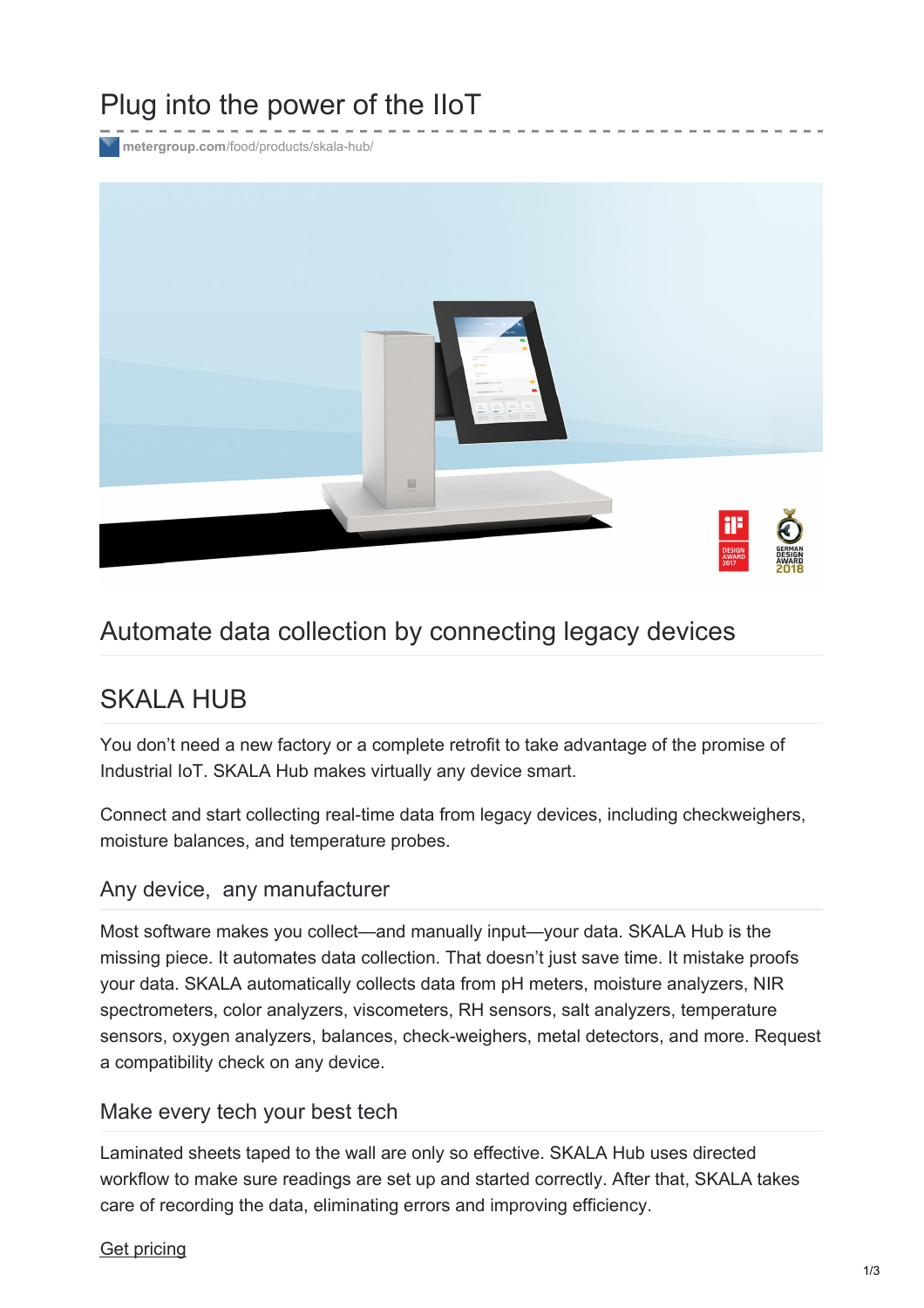#### <span id="page-1-0"></span>**Features**

- Creates digital-quality records directly from the instruments in your lab.
- Designed to fit the workflow of a food quality lab.
- Tag samples with information about what batch is being measured and by whom
- Any instrument with a serial data port can be connected to one of SKALA's seven data ports
- 7-inch touch screen
- Menus can be used even when hands are wet or gloved
- Built rugged to withstand normal lab conditions

## <span id="page-1-1"></span>**Specifications**

| Screen                      | 7-inch diagonal, capacitive touch |
|-----------------------------|-----------------------------------|
| Base dimensions 8x13 inches |                                   |
| Connection ports 7          |                                   |
| Security                    | https bank-level security         |

#### <span id="page-1-2"></span>Support

Have a question or problem? Our support team can help.

We manufacture, test, calibrate, and repair every instrument in house. Our scientists and technicians use the instruments every day in our product testing lab. No matter what your question is, we have someone who can help you answer it.

Email: [support.food@metergroup.com](mailto:support.food@metergroup.com)

Phone: 509-332-5601

Related Products